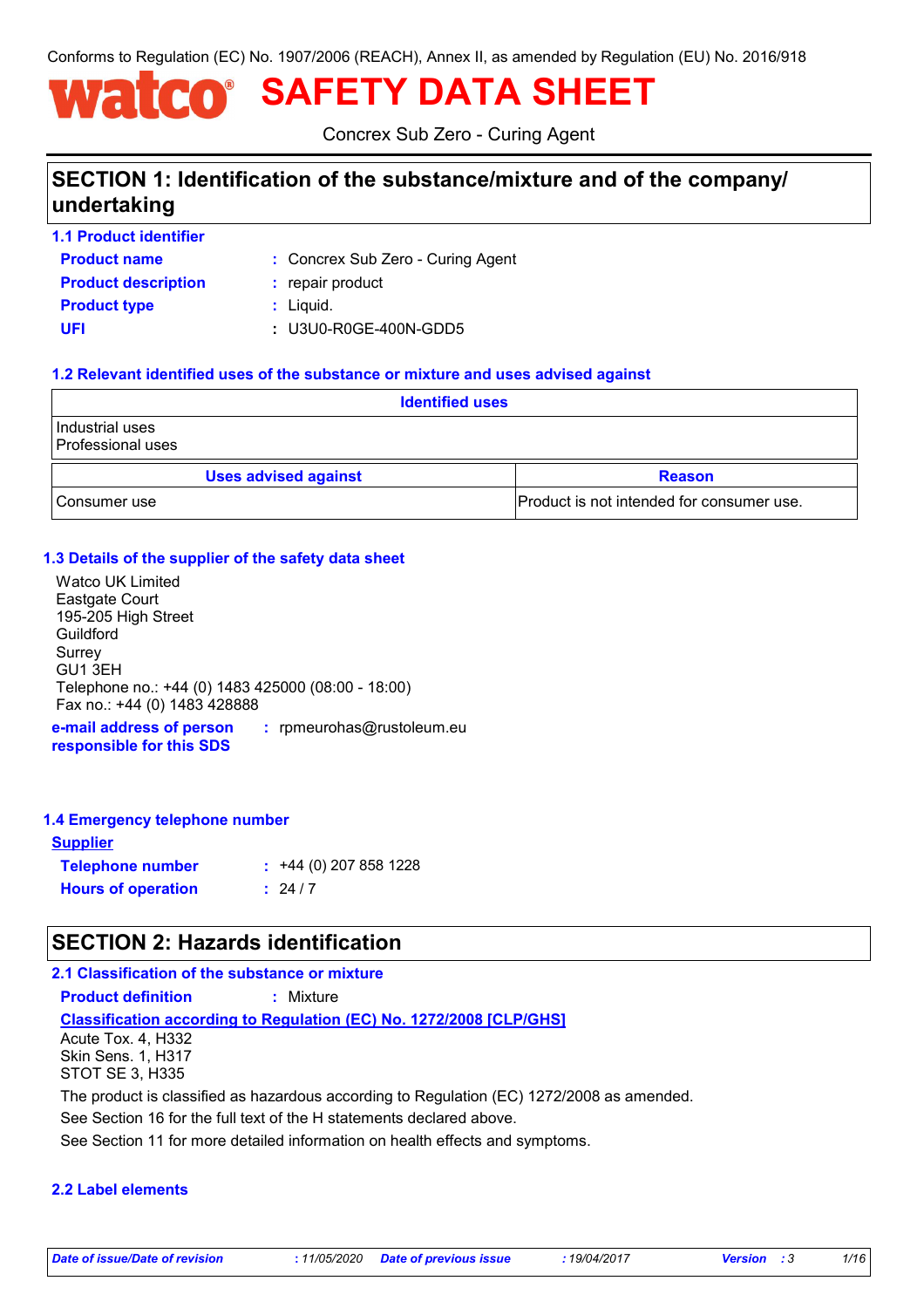| <b>SECTION 2: Hazards identification</b> |  |
|------------------------------------------|--|
|------------------------------------------|--|

| <b>Hazard pictograms</b>                                                                                                                                        |                                                                                                                                                                                                                |
|-----------------------------------------------------------------------------------------------------------------------------------------------------------------|----------------------------------------------------------------------------------------------------------------------------------------------------------------------------------------------------------------|
| <b>Signal word</b>                                                                                                                                              | : Warning                                                                                                                                                                                                      |
| <b>Hazard statements</b>                                                                                                                                        | : May cause an allergic skin reaction.<br>Harmful if inhaled.<br>May cause respiratory irritation.                                                                                                             |
| <b>Precautionary statements</b>                                                                                                                                 |                                                                                                                                                                                                                |
| <b>General</b>                                                                                                                                                  | : Not applicable.                                                                                                                                                                                              |
| <b>Prevention</b>                                                                                                                                               | : P271 - Use only outdoors or in a well-ventilated area.<br>P280 - Wear protective gloves and eye protection:<br>- butyl rubber gloves and Safety glasses with side shields.<br>P261 - Avoid breathing vapour. |
| <b>Response</b>                                                                                                                                                 | : P302 - IF ON SKIN:<br>P352 - Wash with plenty of soap and water.<br>P333 - If skin irritation or rash occurs:<br>P313 - Get medical attention.                                                               |
| <b>Storage</b>                                                                                                                                                  | : P405 - Store locked up.                                                                                                                                                                                      |
| <b>Disposal</b>                                                                                                                                                 | : P501 - Dispose of contents and container in accordance with all local, regional,<br>national and international regulations.                                                                                  |
| <b>Hazardous ingredients</b>                                                                                                                                    | : polyhexamethylene diisocyanate and hexamethylene-di-isocyanate                                                                                                                                               |
| <b>Supplemental label</b><br>elements                                                                                                                           | : Contains isocyanates. May produce an allergic reaction.                                                                                                                                                      |
| <b>Annex XVII - Restrictions</b><br>on the manufacture,<br>placing on the market and<br>use of certain dangerous<br>substances, mixtures and<br><b>articles</b> | : For professional use only.                                                                                                                                                                                   |
| <b>Special packaging requirements</b>                                                                                                                           |                                                                                                                                                                                                                |
| <b>Containers to be fitted</b><br>with child-resistant<br>fastenings                                                                                            | : Not applicable.                                                                                                                                                                                              |
| <b>Tactile warning of danger : Not applicable.</b>                                                                                                              |                                                                                                                                                                                                                |
| <b>2.3 Other hazards</b>                                                                                                                                        |                                                                                                                                                                                                                |
| <b>Product meets the criteria</b><br>for PBT or vPvB according<br>to Regulation (EC) No.<br>1907/2006, Annex XIII                                               | : This mixture does not contain any substances that are assessed to be a PBT or a<br>vPvB.                                                                                                                     |
| Other hazards which do<br>not result in classification                                                                                                          | : None known.                                                                                                                                                                                                  |
|                                                                                                                                                                 | SECTION 3: Composition/information on ingradiants                                                                                                                                                              |

## **SECTION 3: Composition/information on ingredients**

**3.2 Mixtures :** Mixture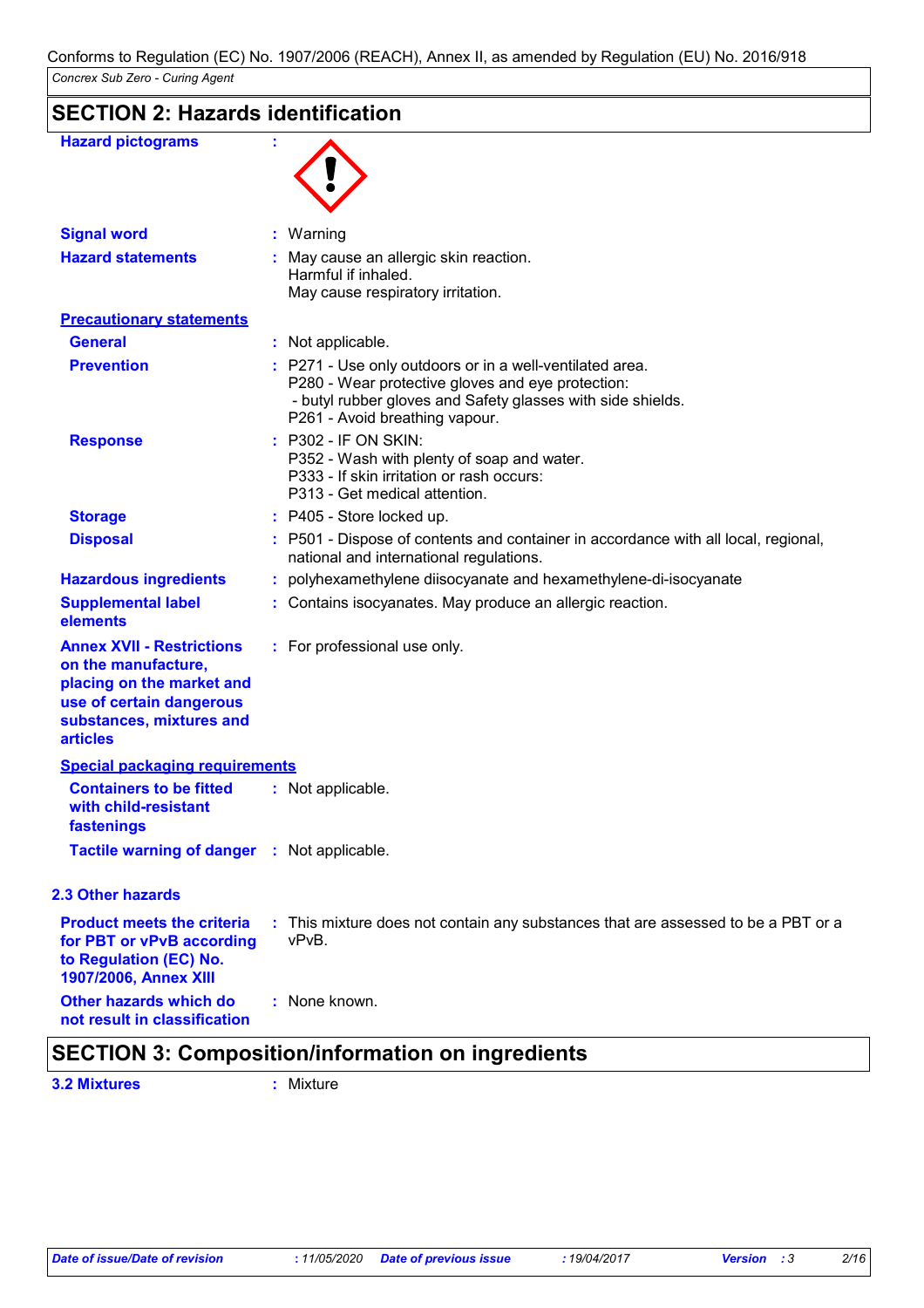# **SECTION 3: Composition/information on ingredients**

|                                   |                                                                                       |               | <b>Classification</b>                                                                                                                                                                                                                   |                                                                             |
|-----------------------------------|---------------------------------------------------------------------------------------|---------------|-----------------------------------------------------------------------------------------------------------------------------------------------------------------------------------------------------------------------------------------|-----------------------------------------------------------------------------|
| <b>Product/ingredient</b><br>name | <b>Identifiers</b>                                                                    | $\frac{9}{6}$ | <b>Regulation (EC) No. 1272/2008 [CLP]</b>                                                                                                                                                                                              | <b>Type</b>                                                                 |
| polyhexamethylene<br>diisocyanate | REACH #:<br>l01-2119485796-17<br>EC: 931-274-8<br>CAS: 28182-81-2                     | $\geq 90$     | Acute Tox. 4, H332<br>Skin Sens. 1, H317<br><b>STOT SE 3, H335</b>                                                                                                                                                                      | [1] [2]                                                                     |
| hexamethylene-di-<br>isocyanate   | REACH #:<br>01-2119457571-37<br>EC: 212-485-8<br>CAS: 822-06-0<br>Index: 615-011-00-1 | ≤0,3          | Acute Tox. 4, H302<br>Acute Tox. 1, H330<br>Skin Irrit. 2, H315<br>Eye Irrit. 2, H319<br>Resp. Sens. 1, H334<br>Skin Sens. 1, H317<br><b>STOT SE 3, H335</b><br>See Section 16 for the full text of the<br>H statements declared above. | $\left[ \begin{smallmatrix} 1 \end{smallmatrix} \right]$ $\left[ 2 \right]$ |

There are no additional ingredients present which, within the current knowledge of the supplier and in the concentrations applicable, are classified as hazardous to health or the environment, are PBTs, vPvBs or Substances of equivalent concern, or have been assigned a workplace exposure limit and hence require reporting in this section.

Type

[1] Substance classified with a health or environmental hazard

[2] Substance with a workplace exposure limit

[3] Substance meets the criteria for PBT according to Regulation (EC) No. 1907/2006, Annex XIII

[4] Substance meets the criteria for vPvB according to Regulation (EC) No. 1907/2006, Annex XIII

[5] Substance of equivalent concern

[6] Additional disclosure due to company policy

Occupational exposure limits, if available, are listed in Section 8.

# **SECTION 4: First aid measures**

#### **4.1 Description of first aid measures**

| <b>General</b>                    | : In all cases of doubt, or when symptoms persist, seek medical attention. Never give<br>anything by mouth to an unconscious person. If unconscious, place in recovery<br>position and seek medical advice.                                                                                                                                                                                                     |
|-----------------------------------|-----------------------------------------------------------------------------------------------------------------------------------------------------------------------------------------------------------------------------------------------------------------------------------------------------------------------------------------------------------------------------------------------------------------|
| <b>Eye contact</b>                | : Remove contact lenses, irrigate copiously with clean, fresh water, holding the<br>eyelids apart for at least 10 minutes and seek immediate medical advice.                                                                                                                                                                                                                                                    |
| <b>Inhalation</b>                 | : Remove to fresh air. Keep person warm and at rest. If not breathing, if breathing is<br>irregular or if respiratory arrest occurs, provide artificial respiration or oxygen by<br>trained personnel.                                                                                                                                                                                                          |
| <b>Skin contact</b>               | : Remove contaminated clothing and shoes. Wash skin thoroughly with soap and<br>water or use recognised skin cleanser. Do NOT use solvents or thinners.                                                                                                                                                                                                                                                         |
| <b>Ingestion</b>                  | : If swallowed, seek medical advice immediately and show the container or label.<br>Keep person warm and at rest. Do NOT induce vomiting.                                                                                                                                                                                                                                                                       |
| <b>Protection of first-aiders</b> | : No action shall be taken involving any personal risk or without suitable training. If it<br>is suspected that fumes are still present, the rescuer should wear an appropriate<br>mask or self-contained breathing apparatus. It may be dangerous to the person<br>providing aid to give mouth-to-mouth resuscitation. Wash contaminated clothing<br>thoroughly with water before removing it, or wear gloves. |

#### **4.2 Most important symptoms and effects, both acute and delayed**

There are no data available on the mixture itself. The mixture has been assessed following the conventional method of the CLP Regulation (EC) No 1272/2008 and is classified for toxicological properties accordingly. See Sections 2 and 3 for details.

Exposure to component solvent vapour concentrations in excess of the stated occupational exposure limit may result in adverse health effects such as mucous membrane and respiratory system irritation and adverse effects on the kidneys, liver and central nervous system. Symptoms and signs include headache, dizziness, fatigue, muscular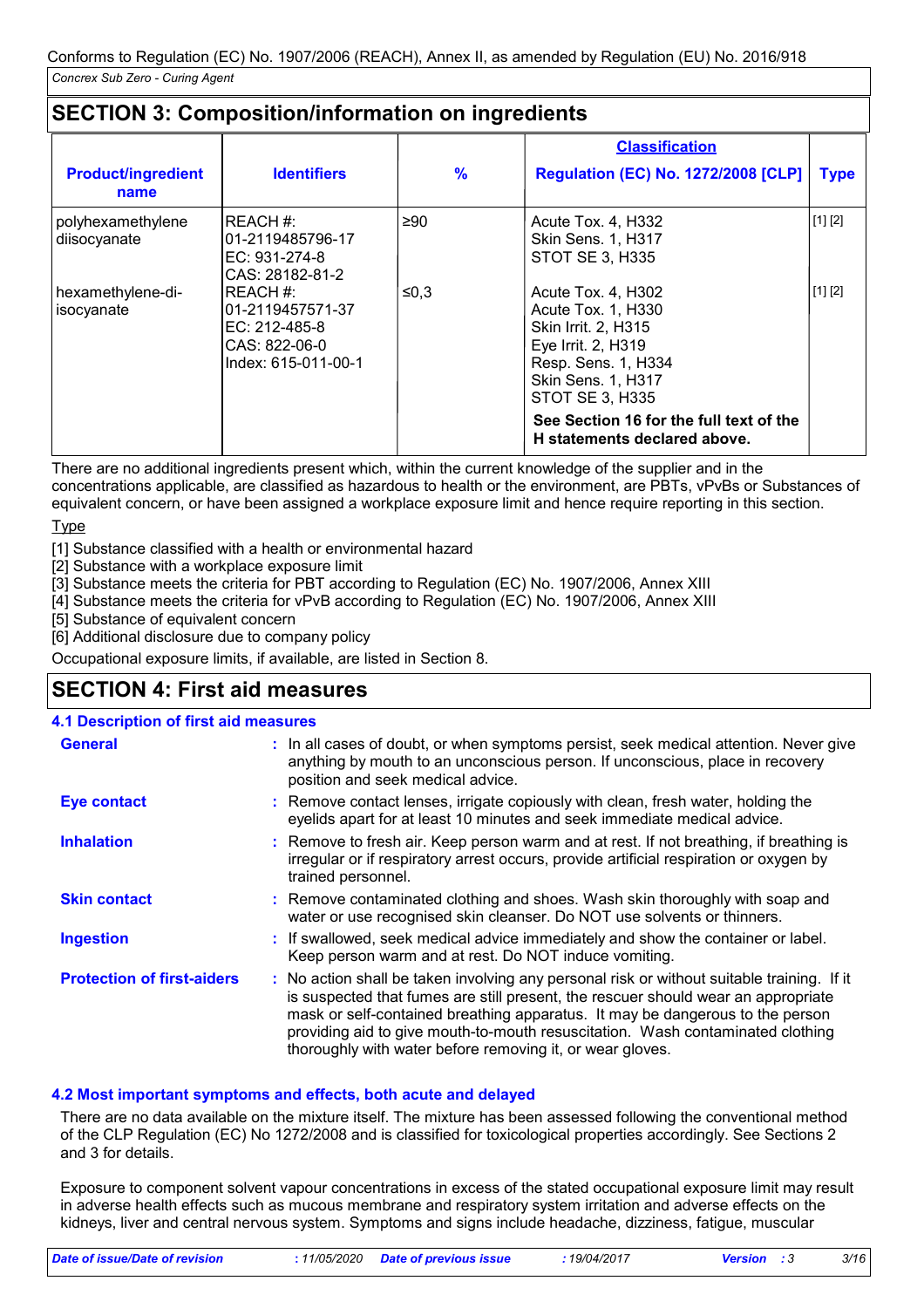# **SECTION 4: First aid measures**

weakness, drowsiness and, in extreme cases, loss of consciousness. Solvents may cause some of the above effects by absorption through the skin.

If splashed in the eyes, the liquid may cause irritation and reversible damage.

Repeated or prolonged contact with the mixture may cause removal of natural fat from the skin, resulting in nonallergic contact dermatitis and absorption through the skin. This takes into account, where known, delayed and immediate effects and also chronic effects of components from short-term and long-term exposure by oral, inhalation and dermal routes of exposure and eye contact.

Based on the properties of the isocyanate components and considering toxicological data on similar mixtures, this mixture may cause acute irritation and/or sensitisation of the respiratory system, leading to an asthmatic condition, wheezing and tightness of the chest. Sensitised persons may subsequently show asthmatic symptoms when exposed to atmospheric concentrations well below the OEL. Repeated exposure may lead to permanent respiratory disability. Repeated or prolonged contact with irritants may cause dermatitis.

Contains polyhexamethylene diisocyanate, hexamethylene-di-isocyanate. May produce an allergic reaction.

**Over-exposure signs/symptoms**

| <b>Eye contact</b>  | : No specific data.                                                                       |
|---------------------|-------------------------------------------------------------------------------------------|
| <b>Inhalation</b>   | : Adverse symptoms may include the following:<br>respiratory tract irritation<br>coughing |
| <b>Skin contact</b> | : Adverse symptoms may include the following:<br>irritation<br>redness                    |
| <b>Ingestion</b>    | : No specific data.                                                                       |

#### **4.3 Indication of any immediate medical attention and special treatment needed**

| <b>Notes to physician</b>  | : In case of inhalation of decomposition products in a fire, symptoms may be delayed.<br>The exposed person may need to be kept under medical surveillance for 48 hours. |
|----------------------------|--------------------------------------------------------------------------------------------------------------------------------------------------------------------------|
| <b>Specific treatments</b> | : No specific treatment.                                                                                                                                                 |

See toxicological information (Section 11)

# **SECTION 5: Firefighting measures**

| 5.1 Extinguishing media                                  |                                                                                                                                                                                                                                                                                                                                                                       |  |  |
|----------------------------------------------------------|-----------------------------------------------------------------------------------------------------------------------------------------------------------------------------------------------------------------------------------------------------------------------------------------------------------------------------------------------------------------------|--|--|
| <b>Suitable extinguishing</b><br>media                   | : Recommended: alcohol-resistant foam, $CO2$ , powders, water spray or mist.                                                                                                                                                                                                                                                                                          |  |  |
| <b>Unsuitable extinguishing</b><br>media                 | : Do not use water jet.                                                                                                                                                                                                                                                                                                                                               |  |  |
|                                                          | 5.2 Special hazards arising from the substance or mixture                                                                                                                                                                                                                                                                                                             |  |  |
| <b>Hazards from the</b><br>substance or mixture          | : In a fire or if heated, a pressure increase will occur and the container may burst.                                                                                                                                                                                                                                                                                 |  |  |
| <b>Hazardous thermal</b><br>decomposition products       | : Decomposition products may include the following materials:<br>carbon dioxide<br>carbon monoxide<br>nitrogen oxides                                                                                                                                                                                                                                                 |  |  |
| <b>5.3 Advice for firefighters</b>                       |                                                                                                                                                                                                                                                                                                                                                                       |  |  |
| <b>Special protective actions</b><br>for fire-fighters   | : Promptly isolate the scene by removing all persons from the vicinity of the incident if<br>there is a fire. No action shall be taken involving any personal risk or without<br>suitable training.                                                                                                                                                                   |  |  |
| <b>Special protective</b><br>equipment for fire-fighters | : Fire-fighters should wear appropriate protective equipment and self-contained<br>breathing apparatus (SCBA) with a full face-piece operated in positive pressure<br>mode. Clothing for fire-fighters (including helmets, protective boots and gloves)<br>conforming to European standard EN 469 will provide a basic level of protection for<br>chemical incidents. |  |  |
|                                                          | $\lambda$ and $\lambda$ and $\lambda$ and $\lambda$                                                                                                                                                                                                                                                                                                                   |  |  |

*Date of issue/Date of revision* **:** *11/05/2020 Date of previous issue : 19/04/2017 Version : 3 4/16*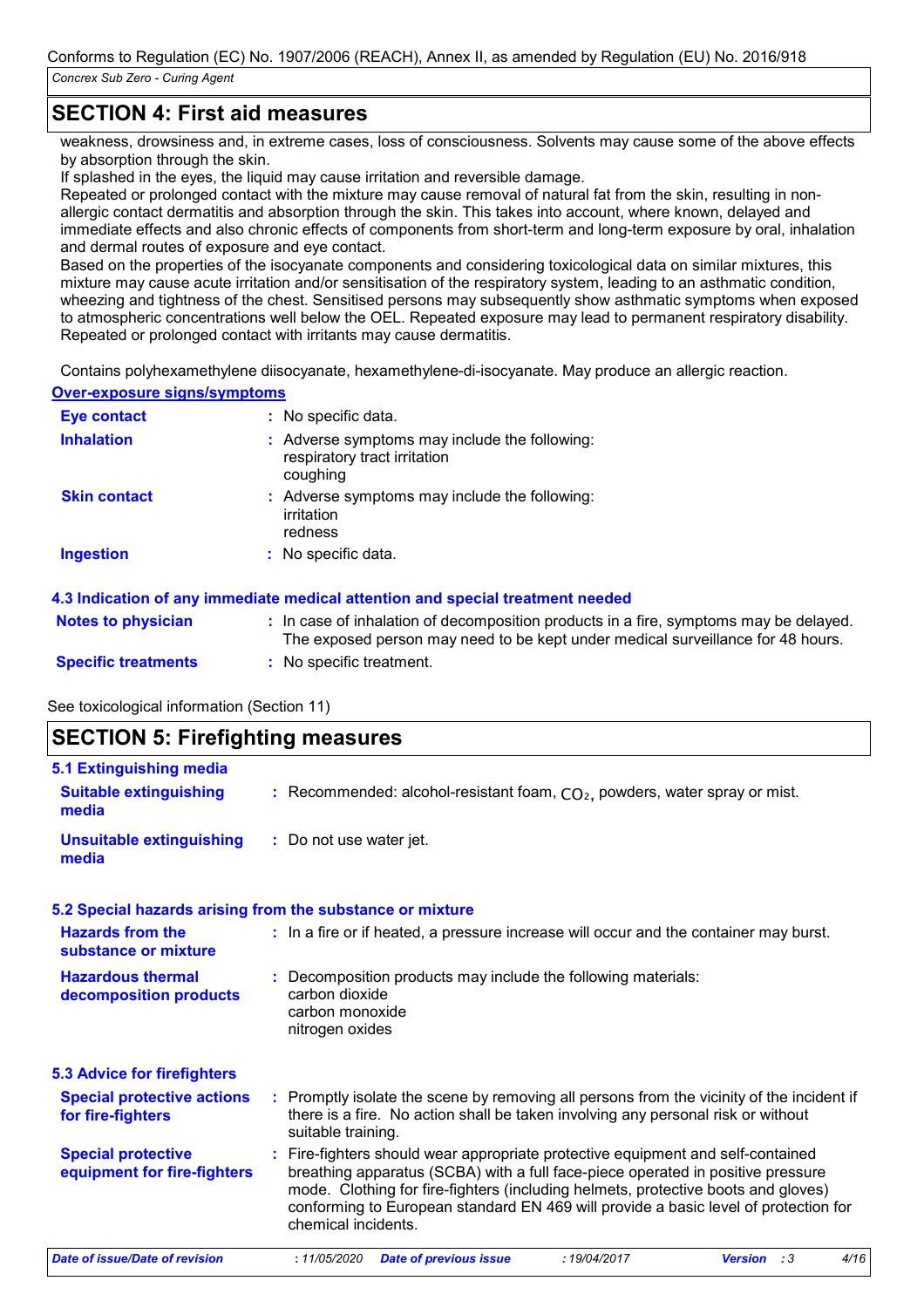## **SECTION 5: Firefighting measures**

**Additional information :** No unusual hazard if involved in a fire.

## **SECTION 6: Accidental release measures**

#### **6.1 Personal precautions, protective equipment and emergency procedures**

| For non-emergency<br>personnel                           | : No action shall be taken involving any personal risk or without suitable training.<br>Evacuate surrounding areas. Keep unnecessary and unprotected personnel from<br>entering. Do not touch or walk through spilt material. Avoid breathing vapour or<br>mist. Provide adequate ventilation. Wear appropriate respirator when ventilation is<br>inadequate. Put on appropriate personal protective equipment.                                                                                                                                                                                   |
|----------------------------------------------------------|---------------------------------------------------------------------------------------------------------------------------------------------------------------------------------------------------------------------------------------------------------------------------------------------------------------------------------------------------------------------------------------------------------------------------------------------------------------------------------------------------------------------------------------------------------------------------------------------------|
|                                                          | For emergency responders : If specialised clothing is required to deal with the spillage, take note of any<br>information in Section 8 on suitable and unsuitable materials. See also the<br>information in "For non-emergency personnel".                                                                                                                                                                                                                                                                                                                                                        |
| <b>6.2 Environmental</b><br>precautions                  | : Avoid dispersal of spilt material and runoff and contact with soil, waterways, drains<br>and sewers. Inform the relevant authorities if the product has caused environmental<br>pollution (sewers, waterways, soil or air).                                                                                                                                                                                                                                                                                                                                                                     |
| 6.3 Methods and material for containment and cleaning up |                                                                                                                                                                                                                                                                                                                                                                                                                                                                                                                                                                                                   |
| <b>Small spill</b>                                       | : Stop leak if without risk. Move containers from spill area. Dilute with water and mop<br>up if water-soluble. Alternatively, or if water-insoluble, absorb with an inert dry<br>material and place in an appropriate waste disposal container. Dispose of via a<br>licensed waste disposal contractor.                                                                                                                                                                                                                                                                                          |
| <b>Large spill</b>                                       | : Stop leak if without risk. Move containers from spill area. Approach the release<br>from upwind. Prevent entry into sewers, water courses, basements or confined<br>areas. Wash spillages into an effluent treatment plant or proceed as follows.<br>Contain and collect spillage with non-combustible, absorbent material e.g. sand,<br>earth, vermiculite or diatomaceous earth and place in container for disposal<br>according to local regulations. Dispose of via a licensed waste disposal contractor.<br>Contaminated absorbent material may pose the same hazard as the spilt product. |

| 6.4 Reference to other | : See Section 1 for emergency contact information.                          |
|------------------------|-----------------------------------------------------------------------------|
| <b>sections</b>        | See Section 8 for information on appropriate personal protective equipment. |
|                        | See Section 13 for additional waste treatment information.                  |

# **SECTION 7: Handling and storage**

The information in this section contains generic advice and guidance.

#### **Persons with a history of asthma, allergies or chronic or recurrent respiratory disease should not be employed in any process in which this product is used.**

#### **Examination of lung function should be carried out on a regular basis on persons spraying this mixture.**

| <b>7.1 Precautions for safe</b><br>handling | : Prevent the creation of flammable or explosive concentrations of vapours in air and<br>avoid vapour concentrations higher than the occupational exposure limits.<br>In addition, the product should only be used in areas from which all naked lights and<br>other sources of ignition have been excluded. Electrical equipment should be<br>protected to the appropriate standard.<br>Mixture may charge electrostatically: always use earthing leads when transferring<br>from one container to another.<br>Operators should wear antistatic footwear and clothing and floors should be of the<br>conducting type.<br>Care should be taken when re-opening partly-used containers. Precautions should<br>be taken to minimise exposure to atmospheric humidity or water. $CO2$ will be formed,<br>which, in closed containers, could result in pressurisation. Keep away from heat,<br>sparks and flame. No sparking tools should be used.<br>Avoid contact with skin and eyes. Avoid the inhalation of dust, particulates, spray or<br>mist arising from the application of this mixture. Avoid inhalation of dust from<br>sanding.<br>Eating, drinking and smoking should be prohibited in areas where this material is |
|---------------------------------------------|-------------------------------------------------------------------------------------------------------------------------------------------------------------------------------------------------------------------------------------------------------------------------------------------------------------------------------------------------------------------------------------------------------------------------------------------------------------------------------------------------------------------------------------------------------------------------------------------------------------------------------------------------------------------------------------------------------------------------------------------------------------------------------------------------------------------------------------------------------------------------------------------------------------------------------------------------------------------------------------------------------------------------------------------------------------------------------------------------------------------------------------------------------------------------------------------------------------------------------|
| Date of issue/Date of revision              | 5/16<br><b>Date of previous issue</b><br>:19/04/2017<br>:11/05/2020<br><b>Version</b> : 3                                                                                                                                                                                                                                                                                                                                                                                                                                                                                                                                                                                                                                                                                                                                                                                                                                                                                                                                                                                                                                                                                                                                     |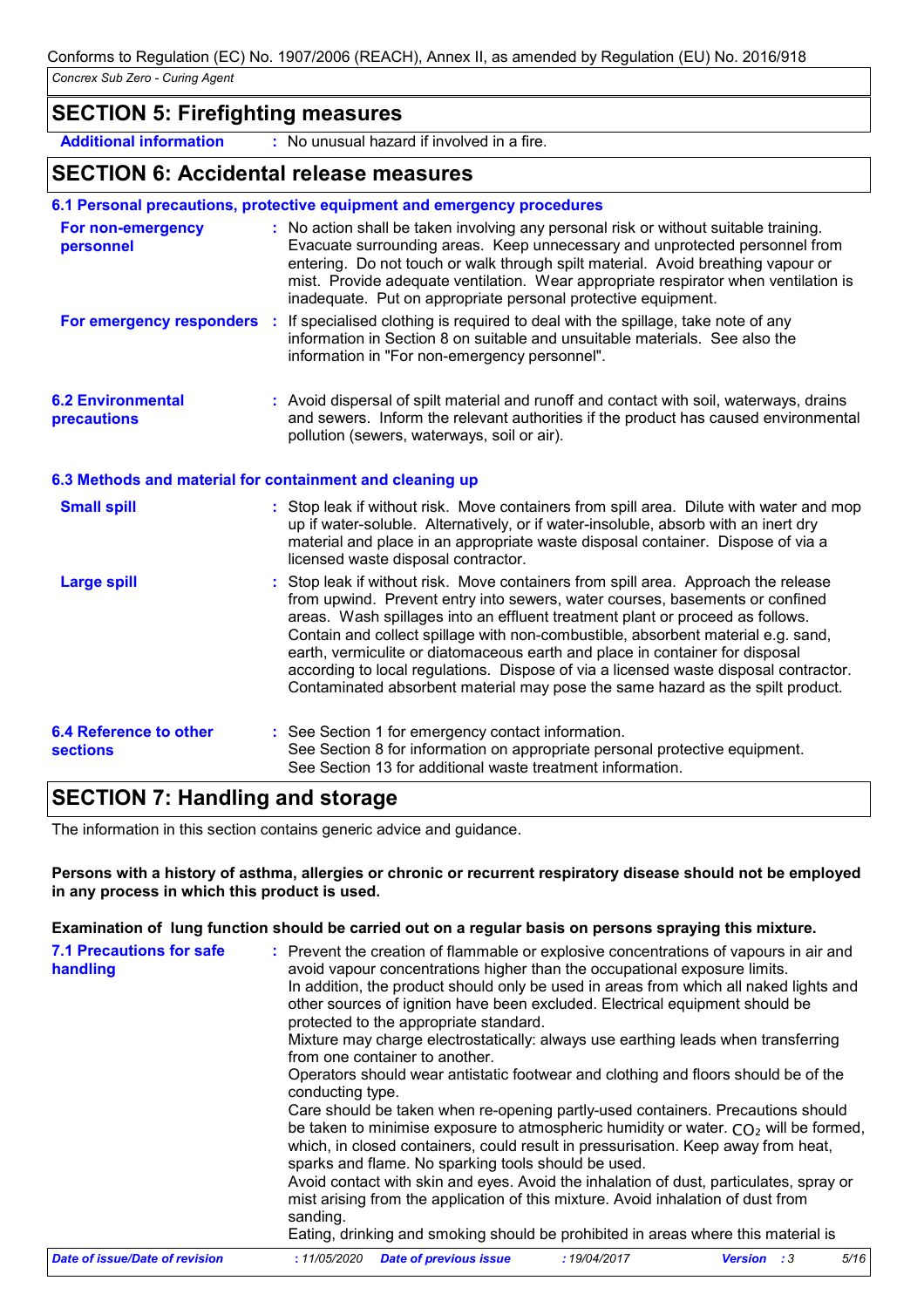## **SECTION 7: Handling and storage**

handled, stored and processed.

Put on appropriate personal protective equipment (see Section 8). Never use pressure to empty. Container is not a pressure vessel. Always keep in containers made from the same material as the original one. Comply with the health and safety at work laws. Do not allow to enter drains or watercourses.

**7.2 Conditions for safe storage, including any incompatibilities**

Store in accordance with local regulations.

**Notes on joint storage**

Keep away from: oxidising agents, strong alkalis, strong acids.

**Additional information on storage conditions**

Observe label precautions. Store in a dry, cool and well-ventilated area. Keep away from heat and direct sunlight. Keep container tightly closed.

Keep away from sources of ignition. No smoking. Prevent unauthorised access. Containers that have been opened must be carefully resealed and kept upright to prevent leakage.

#### **7.3 Specific end use(s)**

**Recommendations : Industrial sector specific : solutions**

# **SECTION 8: Exposure controls/personal protection**

: Not available. : Not available.

The information in this section contains generic advice and guidance. Information is provided based on typical anticipated uses of the product. Additional measures might be required for bulk handling or other uses that could significantly increase worker exposure or environmental releases.

#### **8.1 Control parameters**

#### **Occupational exposure limits**

| <b>Product/ingredient name</b>                                | <b>Exposure limit values</b>                                                                                                                                                                                                                                                                                                                                                                                                                                                                                                                                                                                                                                                                                                                 |
|---------------------------------------------------------------|----------------------------------------------------------------------------------------------------------------------------------------------------------------------------------------------------------------------------------------------------------------------------------------------------------------------------------------------------------------------------------------------------------------------------------------------------------------------------------------------------------------------------------------------------------------------------------------------------------------------------------------------------------------------------------------------------------------------------------------------|
| polyhexamethylene diisocyanate<br>hexamethylene-di-isocyanate | EH40/2005 WELs (United Kingdom (UK), 12/2011). Inhalation<br>sensitiser.<br>STEL: 0,07 mg/m <sup>3</sup> , (as NCO) 15 minutes.<br>TWA: $0.02$ mg/m <sup>3</sup> , (as NCO) 8 hours.<br>EH40/2005 WELs (United Kingdom (UK), 12/2011). Inhalation<br>sensitiser.<br>STEL: 0,07 mg/m <sup>3</sup> , (as NCO) 15 minutes.                                                                                                                                                                                                                                                                                                                                                                                                                      |
| <b>Recommended monitoring</b><br>procedures                   | TWA: $0.02$ mg/m <sup>3</sup> , (as NCO) 8 hours.<br>If this product contains ingredients with exposure limits, personal, workplace<br>atmosphere or biological monitoring may be required to determine the effectiveness<br>of the ventilation or other control measures and/or the necessity to use respiratory<br>protective equipment. Reference should be made to monitoring standards, such as<br>the following: European Standard EN 689 (Workplace atmospheres - Guidance for<br>the assessment of exposure by inhalation to chemical agents for comparison with<br>limit values and measurement strategy) European Standard EN 14042 (Workplace<br>atmospheres - Guide for the application and use of procedures for the assessment |
|                                                               | of exposure to chemical and biological agents) European Standard EN 482<br>(Workplace atmospheres - General requirements for the performance of procedures<br>for the measurement of chemical agents) Reference to national guidance<br>documents for methods for the determination of hazardous substances will also be                                                                                                                                                                                                                                                                                                                                                                                                                     |

#### **DNELs/DMELs**

*Date of issue/Date of revision* **:** *11/05/2020 Date of previous issue : 19/04/2017 Version : 3 6/16*

required.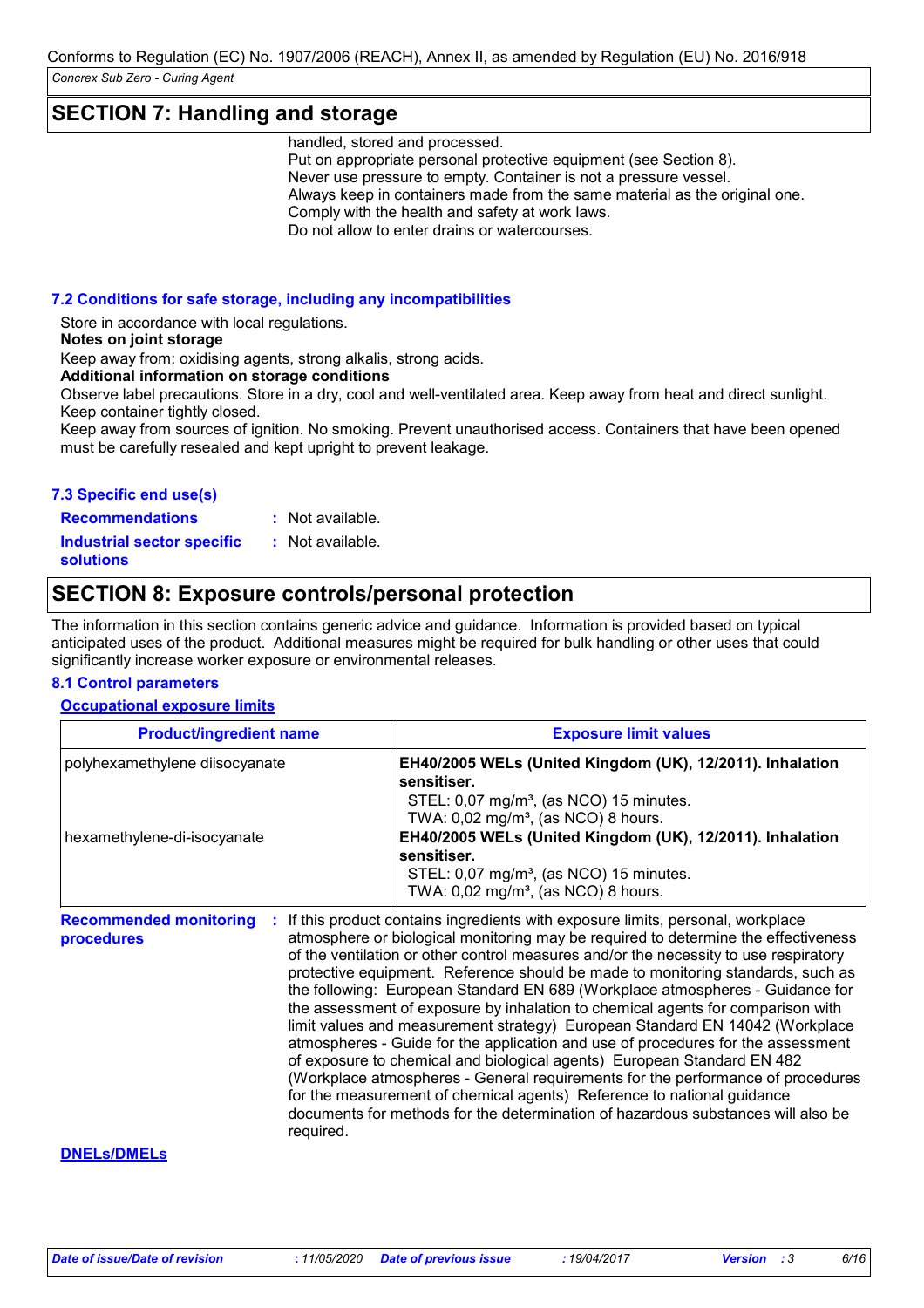| <b>SECTION 8: Exposure controls/personal protection</b> |             |                                 |                         |                   |                |
|---------------------------------------------------------|-------------|---------------------------------|-------------------------|-------------------|----------------|
| <b>Product/ingredient name</b>                          | <b>Type</b> | <b>Exposure</b>                 | <b>Value</b>            | <b>Population</b> | <b>Effects</b> |
| polyhexamethylene diisocyanate                          | <b>DNEL</b> | Short term<br><b>Inhalation</b> | mg/m <sup>3</sup>       | Workers           | Local          |
|                                                         | <b>DNEL</b> | Long term<br>Inhalation         | $0,5$ mg/m <sup>3</sup> | Workers           | Local          |
| hexamethylene-di-isocyanate                             | DNEL        | Short term<br><b>Inhalation</b> | 1 mg/m <sup>3</sup>     | Workers           | Local          |
|                                                         | <b>DNEL</b> | Long term<br>Inhalation         | $0.5$ mg/m <sup>3</sup> | Workers           | Local          |

#### **PNECs**

| <b>Product/ingredient name</b> | <b>Compartment Detail</b>                             | <b>Value</b>                                              | <b>Method Detail</b> |
|--------------------------------|-------------------------------------------------------|-----------------------------------------------------------|----------------------|
| polyhexamethylene diisocyanate | Fresh water<br>Marine                                 | $ 0,127 \text{ mg/}$<br>$0,0127$ mg/l                     |                      |
|                                | Fresh water sediment<br>Marine water sediment<br>Soil | 266700 mg/kg dwt  -<br>26670 mg/kg dwt<br>53182 mg/kg dwt |                      |
|                                | Sewage Treatment<br>Plant                             | 38,28 mg/l                                                |                      |
| hexamethylene-di-isocyanate    | Fresh water<br>Marine<br>Sediment                     | 0,127 mg/l<br>$0,0127$ mg/l                               |                      |
|                                | Soil<br>Sewage Treatment                              | 266700 mg/kg dwt -<br>53182 mg/kg dwt<br>38,28 mg/l       |                      |
|                                | Plant                                                 |                                                           |                      |

#### **8.2 Exposure controls**

| <b>Appropriate engineering</b><br>controls | : Provide adequate ventilation. Where reasonably practicable, this should be<br>achieved by the use of local exhaust ventilation and good general extraction. Air-fed<br>protective respiratory equipment must be worn by the spray operator, even when<br>good ventilation is provided. In other operations, if local exhaust ventilation and<br>good general extraction are not sufficient to maintain concentrations of particulates<br>and solvent vapours below the OEL, suitable respiratory protection must be worn.<br>(See Occupational exposure controls.) |
|--------------------------------------------|----------------------------------------------------------------------------------------------------------------------------------------------------------------------------------------------------------------------------------------------------------------------------------------------------------------------------------------------------------------------------------------------------------------------------------------------------------------------------------------------------------------------------------------------------------------------|
|--------------------------------------------|----------------------------------------------------------------------------------------------------------------------------------------------------------------------------------------------------------------------------------------------------------------------------------------------------------------------------------------------------------------------------------------------------------------------------------------------------------------------------------------------------------------------------------------------------------------------|

| <b>Individual protection measures</b> |                                                                                                                                                                                                                                                                                                                                                                                                                                                                             |
|---------------------------------------|-----------------------------------------------------------------------------------------------------------------------------------------------------------------------------------------------------------------------------------------------------------------------------------------------------------------------------------------------------------------------------------------------------------------------------------------------------------------------------|
| <b>Hygiene measures</b>               | : Wash hands, forearms and face thoroughly after handling chemical products, before<br>eating, smoking and using the lavatory and at the end of the working period.<br>Appropriate techniques should be used to remove potentially contaminated clothing.<br>Contaminated work clothing should not be allowed out of the workplace. Wash<br>contaminated clothing before reusing. Ensure that eyewash stations and safety<br>showers are close to the workstation location. |
| <b>Eye/face protection</b>            | : Safety eyewear complying with an approved standard should be used when a risk<br>assessment indicates this is necessary to avoid exposure to liquid splashes, mists,<br>gases or dusts. If contact is possible, the following protection should be worn,<br>unless the assessment indicates a higher degree of protection: safety glasses with<br>side-shields.                                                                                                           |

#### **Skin protection**

**Hand protection**

There is no one glove material or combination of materials that will give unlimited resistance to any individual or combination of chemicals.

The breakthrough time must be greater than the end use time of the product.

The instructions and information provided by the glove manufacturer on use, storage, maintenance and replacement must be followed.

Gloves should be replaced regularly and if there is any sign of damage to the glove material.

Always ensure that gloves are free from defects and that they are stored and used correctly.

The performance or effectiveness of the glove may be reduced by physical/chemical damage and poor maintenance.

Barrier creams may help to protect the exposed areas of the skin but should not be applied once exposure has

| Date of issue/Date of revision | : 11/05/2020 Date of previous issue | 19/04/2017<br><b>Version</b> : 3 |  |  | 7/16 |
|--------------------------------|-------------------------------------|----------------------------------|--|--|------|
|--------------------------------|-------------------------------------|----------------------------------|--|--|------|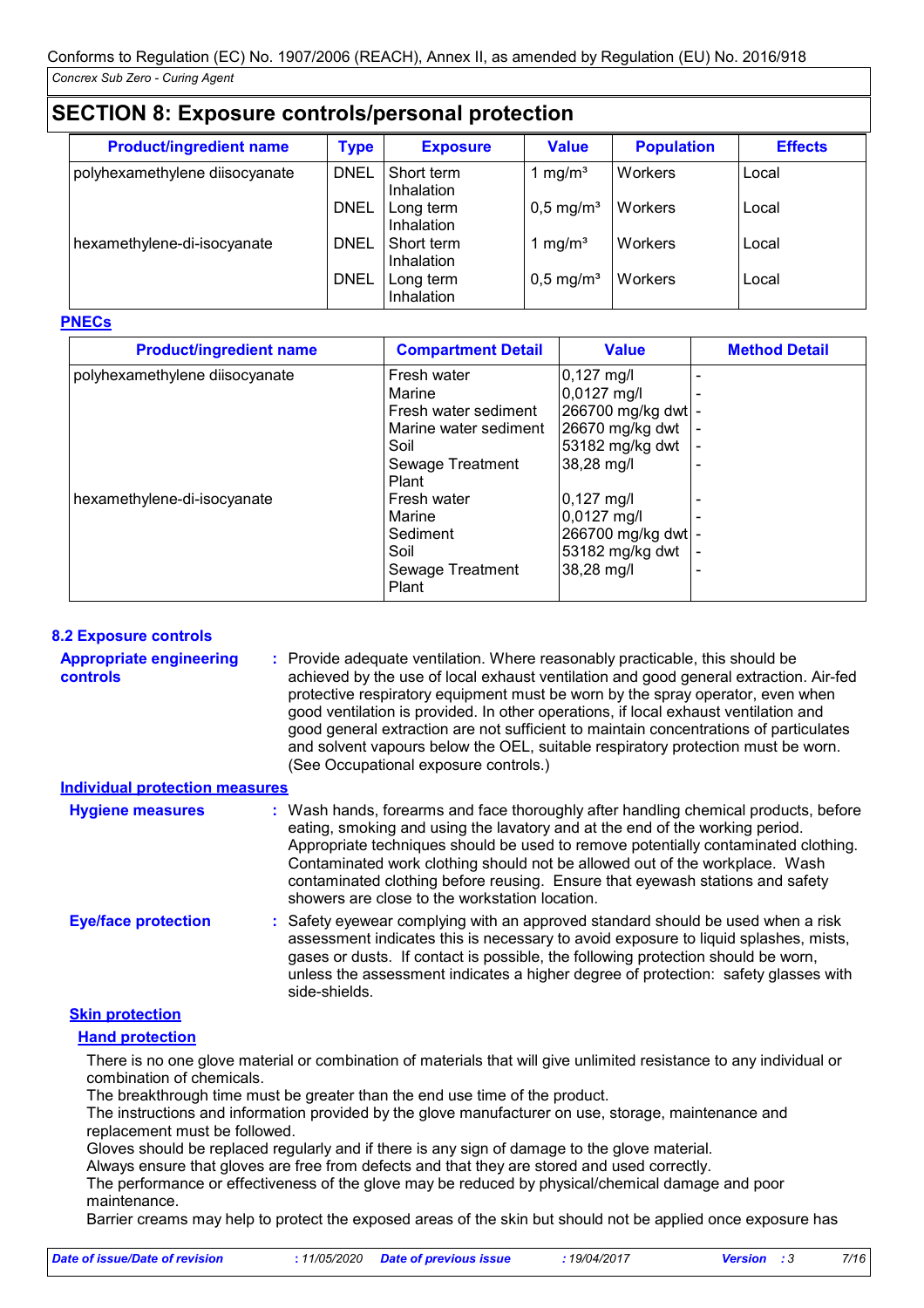# **SECTION 8: Exposure controls/personal protection**

| occurred.                                 |                                                                                                                                                                                                                                                                                                                                                                          |
|-------------------------------------------|--------------------------------------------------------------------------------------------------------------------------------------------------------------------------------------------------------------------------------------------------------------------------------------------------------------------------------------------------------------------------|
| <b>Gloves</b>                             | : For prolonged or repeated handling, use the following type of gloves:                                                                                                                                                                                                                                                                                                  |
|                                           | Recommended: > 8 hours (breakthrough time): butyl rubber (0.6 mm) gloves                                                                                                                                                                                                                                                                                                 |
|                                           | The recommendation for the type or types of glove to use when handling this<br>product is based on information from the following source:                                                                                                                                                                                                                                |
|                                           | <b>EN 374</b>                                                                                                                                                                                                                                                                                                                                                            |
|                                           | The user must check that the final choice of type of glove selected for handling this<br>product is the most appropriate and takes into account the particular conditions of<br>use, as included in the user's risk assessment.                                                                                                                                          |
| <b>Body protection</b>                    | : Personal protective equipment for the body should be selected based on the task<br>being performed and the risks involved and should be approved by a specialist<br>before handling this product.                                                                                                                                                                      |
| <b>Other skin protection</b>              | : Appropriate footwear and any additional skin protection measures should be<br>selected based on the task being performed and the risks involved and should be<br>approved by a specialist before handling this product.                                                                                                                                                |
| <b>Respiratory protection</b>             | : Based on the hazard and potential for exposure, select a respirator that meets the<br>appropriate standard or certification. Respirators must be used according to a<br>respiratory protection program to ensure proper fitting, training, and other important<br>aspects of use. Recommended: organic vapour filter (Type A) (as filter combination<br>A-P2) (EN 140) |
| <b>Environmental exposure</b><br>controls | : Emissions from ventilation or work process equipment should be checked to ensure<br>they comply with the requirements of environmental protection legislation. In some<br>cases, fume scrubbers, filters or engineering modifications to the process<br>equipment will be necessary to reduce emissions to acceptable levels.                                          |

# **SECTION 9: Physical and chemical properties**

# **9.1 Information on basic physical and chemical properties Appearance**

| <b>Physical state</b>                                  |    | Liquid.        |
|--------------------------------------------------------|----|----------------|
| <b>Colour</b>                                          |    | Clear.         |
| <b>Odour</b>                                           | ř. | Mild.          |
| <b>Odour threshold</b>                                 | ۰  | Not available. |
| pH                                                     |    | Not available. |
| <b>Melting point/freezing point</b>                    | t  | Not available. |
| <b>Initial boiling point and</b><br>boiling range      | ÷  | Not available. |
| <b>Flash point</b>                                     | ÷  | Not available. |
| <b>Evaporation rate</b>                                | ř. | Not available. |
| <b>Flammability (solid, gas)</b>                       | ř. | Not available. |
| <b>Upper/lower flammability or</b><br>explosive limits | ÷  | Not available. |
| <b>Vapour pressure</b>                                 | ÷  | Not available. |
| <b>Vapour density</b>                                  |    | Not available. |
| <b>Relative density</b>                                |    | 1,16           |
| <b>Solubility(ies)</b>                                 | ř. | Not available. |
| <b>Partition coefficient: n-octanol/</b><br>water      | ÷  | Not available. |
| <b>Auto-ignition temperature</b>                       | ř. | Not available. |
| <b>Decomposition temperature</b>                       |    | Not available. |
| <b>Viscosity</b>                                       | ř. | Not available. |
| <b>Explosive properties</b>                            | ř. | Not available. |
|                                                        |    |                |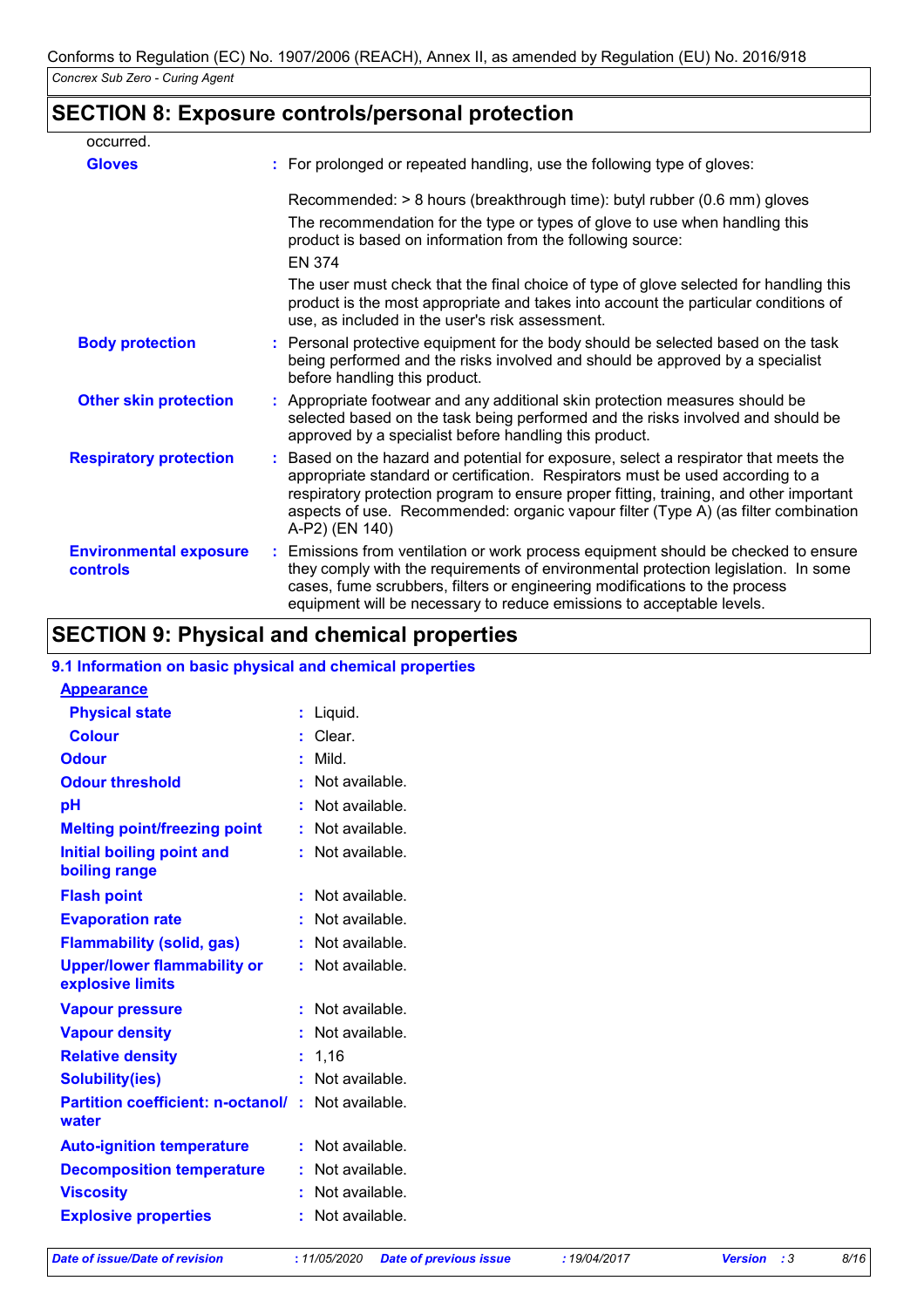# **SECTION 9: Physical and chemical properties Oxidising properties** : Not available.

### **9.2 Other information**

No additional information.

| <b>SECTION 10: Stability and reactivity</b>       |                                                                                                                                                                                               |
|---------------------------------------------------|-----------------------------------------------------------------------------------------------------------------------------------------------------------------------------------------------|
| <b>10.1 Reactivity</b>                            | : No specific test data related to reactivity available for this product or its ingredients.                                                                                                  |
| <b>10.2 Chemical stability</b>                    | : Stable under recommended storage and handling conditions (see Section 7).                                                                                                                   |
| <b>10.3 Possibility of</b><br>hazardous reactions | ÷                                                                                                                                                                                             |
| <b>10.4 Conditions to avoid</b>                   | : In a fire, hazardous decomposition products may be produced.                                                                                                                                |
| 10.5 Incompatible materials                       | Keep away from: oxidising agents, strong alkalis, strong acids, amines, alcohols,<br>water. Uncontrolled exothermic reactions occur with amines and alcohols.                                 |
| <b>10.6 Hazardous</b><br>decomposition products   | : Under normal conditions of storage and use, hazardous decomposition products<br>should not be produced.<br>If involved in a fire, toxic gases including CO, CO2 and smoke can be generated. |

# **SECTION 11: Toxicological information**

#### **11.1 Information on toxicological effects**

#### **Acute toxicity**

| <b>Product/ingredient name</b>  | <b>Result</b>                               | <b>Species</b> | <b>Dose</b>               | <b>Exposure</b> |
|---------------------------------|---------------------------------------------|----------------|---------------------------|-----------------|
| polyhexamethylene               | <b>LC50 Inhalation Dusts and</b>            | Rat            | 18500 mg/m <sup>3</sup>   | 1 hours         |
| diisocyanate                    | mists<br>LC50 Inhalation Dusts and<br>mists | Rat - Female   | $0,39 \text{ mg/m}^3$     | 4 hours         |
|                                 | LD50 Dermal                                 | Rabbit         | >2000 mg/kg               |                 |
|                                 | LD50 Dermal                                 | Rat            | >2000 mg/kg               |                 |
|                                 | LD50 Oral                                   | Rat            | >5000 mg/kg               |                 |
| hexamethylene-di-<br>isocyanate | LC50 Inhalation Dusts and<br>lmists         | Rat            | $0,124$ mg/m <sup>3</sup> | 4 hours         |
|                                 | <b>LCLo Inhalation Dusts and</b><br>mists   | Rat            | $60 \text{ mg/m}^3$       | 4 hours         |
|                                 | LD50 Dermal                                 | Rabbit         | >7000 mg/kg               |                 |

**Conclusion/Summary :** Harmful if inhaled.

#### **Acute toxicity estimates**

| <b>Route</b>         | <b>ATE value</b>  |
|----------------------|-------------------|
| Inhalation (vapours) | $11 \text{ mg/l}$ |

#### **Irritation/Corrosion**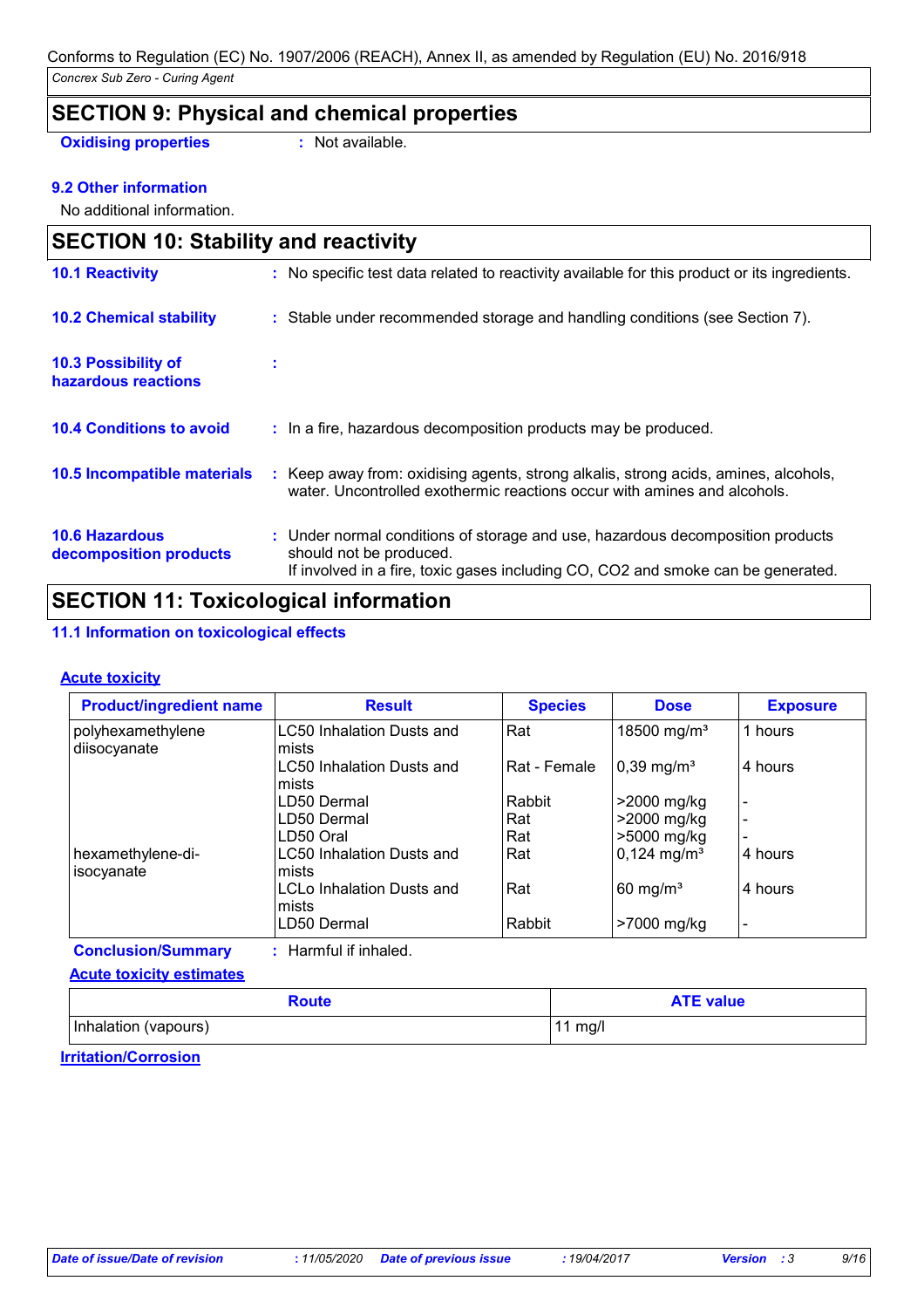# **SECTION 11: Toxicological information**

| <b>Product/ingredient name</b>    | <b>Result</b>                         | <b>Species</b> | <b>Score</b> | <b>Exposure</b>   | <b>Observation</b> |
|-----------------------------------|---------------------------------------|----------------|--------------|-------------------|--------------------|
| polyhexamethylene<br>diisocyanate | Skin - Oedema                         | Rabbit         |              | 4 hours           |                    |
|                                   | Eyes - Cornea opacity                 | Rabbit         |              |                   |                    |
|                                   | Eyes - Moderate irritant              | Rabbit         |              | 100<br>milligrams |                    |
|                                   | Skin - Moderate irritant              | Rabbit         |              | 500<br>milligrams |                    |
| hexamethylene-di-<br>isocyanate   | Skin - Erythema/Eschar                | Rabbit         | 3            |                   |                    |
|                                   | Eyes - Redness of the<br>conjunctivae | Rabbit         | 3            |                   |                    |

**Conclusion/Summary**

**Skin Example 2018 :** Based on available data, the classification criteria are not met.

**Eyes :** Based on available data, the classification criteria are not met.

**Respiratory :** May cause respiratory irritation.

#### **Sensitisation**

| <b>Product/ingredient name</b>    | <b>Route of</b><br>exposure | <b>Species</b>      | <b>Result</b>                  |
|-----------------------------------|-----------------------------|---------------------|--------------------------------|
| polyhexamethylene<br>diisocyanate | skin                        | Guinea pig          | Sensitising                    |
|                                   | Respiratory<br>skin         | Guinea pig<br>Mouse | Not sensitizing<br>Sensitising |
| hexamethylene-di-<br>isocyanate   | skin                        | Guinea pig          | Sensitising                    |
|                                   | Respiratory                 | Guinea pig          | Sensitising                    |

**Conclusion/Summary**

**Skin :** May cause an allergic skin reaction.

**Respiratory :** Based on available data, the classification criteria are not met.

#### **Mutagenicity**

**Teratogenicity**

| <b>Product/ingredient name</b>    | Test            | <b>Experiment</b>                                                   | <b>Result</b>   |
|-----------------------------------|-----------------|---------------------------------------------------------------------|-----------------|
| polyhexamethylene<br>diisocyanate | <b>OECD 471</b> | Subject: Bacteria                                                   | Negative        |
|                                   | OECD 476        | Subject: Mammalian-Animal                                           | <b>Negative</b> |
| hexamethylene-di-<br>isocyanate   | <b>OECD 471</b> | Experiment: In vitro<br>Subject: Bacteria                           | Negative        |
|                                   | OECD 476        | Experiment: In vitro<br>Subject: Mammalian-Animal                   | <b>Negative</b> |
|                                   | OECD 474        | Experiment: In vivo<br>Subject: Mammalian-Animal                    | Negative        |
| <b>Conclusion/Summary</b>         |                 | : Based on available data, the classification criteria are not met. |                 |
| <b>Carcinogenicity</b>            |                 |                                                                     |                 |
| <b>Conclusion/Summary</b>         |                 | : Based on available data, the classification criteria are not met. |                 |
| <b>Reproductive toxicity</b>      |                 |                                                                     |                 |

#### **Conclusion/Summary :** Based on available data, the classification criteria are not met.

**Conclusion/Summary :** Based on available data, the classification criteria are not met.

**Specific target organ toxicity (single exposure)**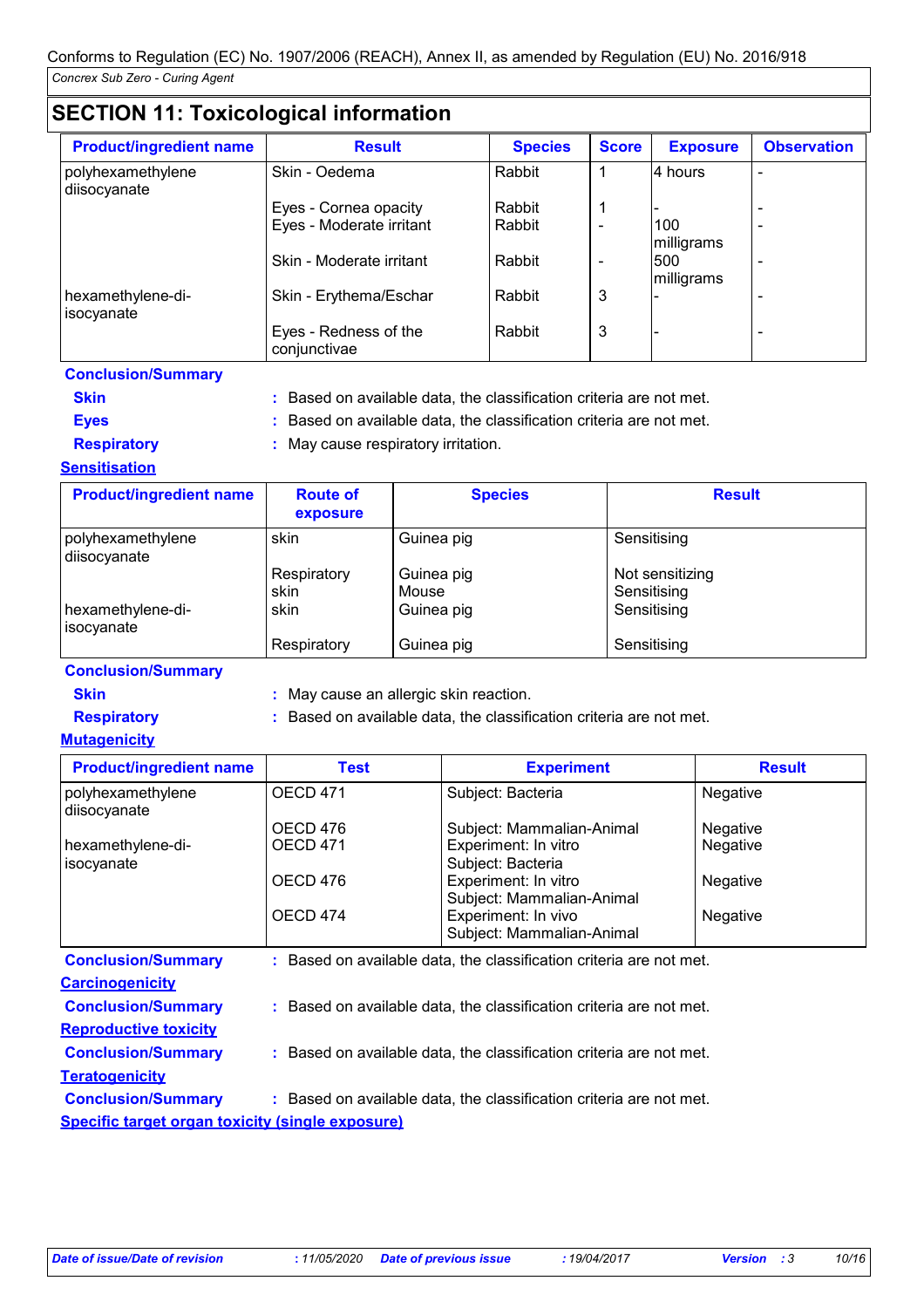# **SECTION 11: Toxicological information**

| <b>Product/ingredient name</b>              | <b>Category</b> | <b>Route of</b><br>exposure | <b>Target organs</b>            |
|---------------------------------------------|-----------------|-----------------------------|---------------------------------|
| hexamethylene-1,6-ddiisocyanate homopolymer | Category 3      | Not applicable.             | Respiratory tract<br>irritation |
| hexamethylene diisocyanate                  | Category 3      | Not applicable.             | Respiratory tract<br>irritation |

## **Specific target organ toxicity (repeated exposure)**

Not available.

## **Aspiration hazard**

Not available.

#### **Delayed and immediate effects as well as chronic effects from short and long-term exposure**

| <b>Short term exposure</b>            |                    |
|---------------------------------------|--------------------|
| <b>Potential immediate</b><br>effects | : Not available.   |
| <b>Potential delayed effects</b>      | : Not available.   |
| Long term exposure                    |                    |
| <b>Potential immediate</b><br>effects | $:$ Not available. |
| <b>Potential delayed effects</b>      | : Not available.   |

#### **Potential chronic health effects**

| <b>Product/ingredient name</b>    | <b>Result</b>                                                                                          | <b>Species</b> | <b>Dose</b>             | <b>Exposure</b>                             |
|-----------------------------------|--------------------------------------------------------------------------------------------------------|----------------|-------------------------|---------------------------------------------|
| polyhexamethylene<br>diisocyanate | Chronic NOAEL Inhalation<br>Dusts and mists                                                            | Rat            | $3,3$ mg/m <sup>3</sup> | 6 hours; 5 days<br>per week<br>Intermittent |
|                                   | Sub-acute LCLo Inhalation<br>Dusts and mists                                                           | Rat            | 4,3 mg/ $m3$            | 6 hours; 5 days<br>per week<br>Intermittent |
|                                   | Sub-chronic LC50 Inhalation<br>Dusts and mists                                                         | Rat            | 14,7 mg/m <sup>3</sup>  | 6 hours; 5 days<br>per week<br>Intermittent |
|                                   | Sub-acute LC50 Inhalation<br>Dusts and mists                                                           | Rat            | 89,9 mg/m <sup>3</sup>  | 6 hours; 5 days<br>per week<br>Intermittent |
| hexamethylene-di-<br>isocyanate   | Chronic LCLo Inhalation<br>Vapour                                                                      | Rat            | 0,025 p.p.m.            | 30 days; 6 hours<br>per day<br>Intermittent |
| <b>Conclusion/Summary</b>         | : Based on available data, the classification criteria are not met.                                    |                |                         |                                             |
| <b>General</b>                    | Once sensitized, a severe allergic reaction may occur when subsequently exposed<br>to very low levels. |                |                         |                                             |
| <b>Carcinogenicity</b>            | : No known significant effects or critical hazards.                                                    |                |                         |                                             |
| <b>Mutagenicity</b>               | : No known significant effects or critical hazards.                                                    |                |                         |                                             |
| <b>Teratogenicity</b>             | : No known significant effects or critical hazards.                                                    |                |                         |                                             |
| <b>Developmental effects</b>      | : No known significant effects or critical hazards.                                                    |                |                         |                                             |
| <b>Fertility effects</b>          | : No known significant effects or critical hazards.                                                    |                |                         |                                             |

**Other information :**

: Not available.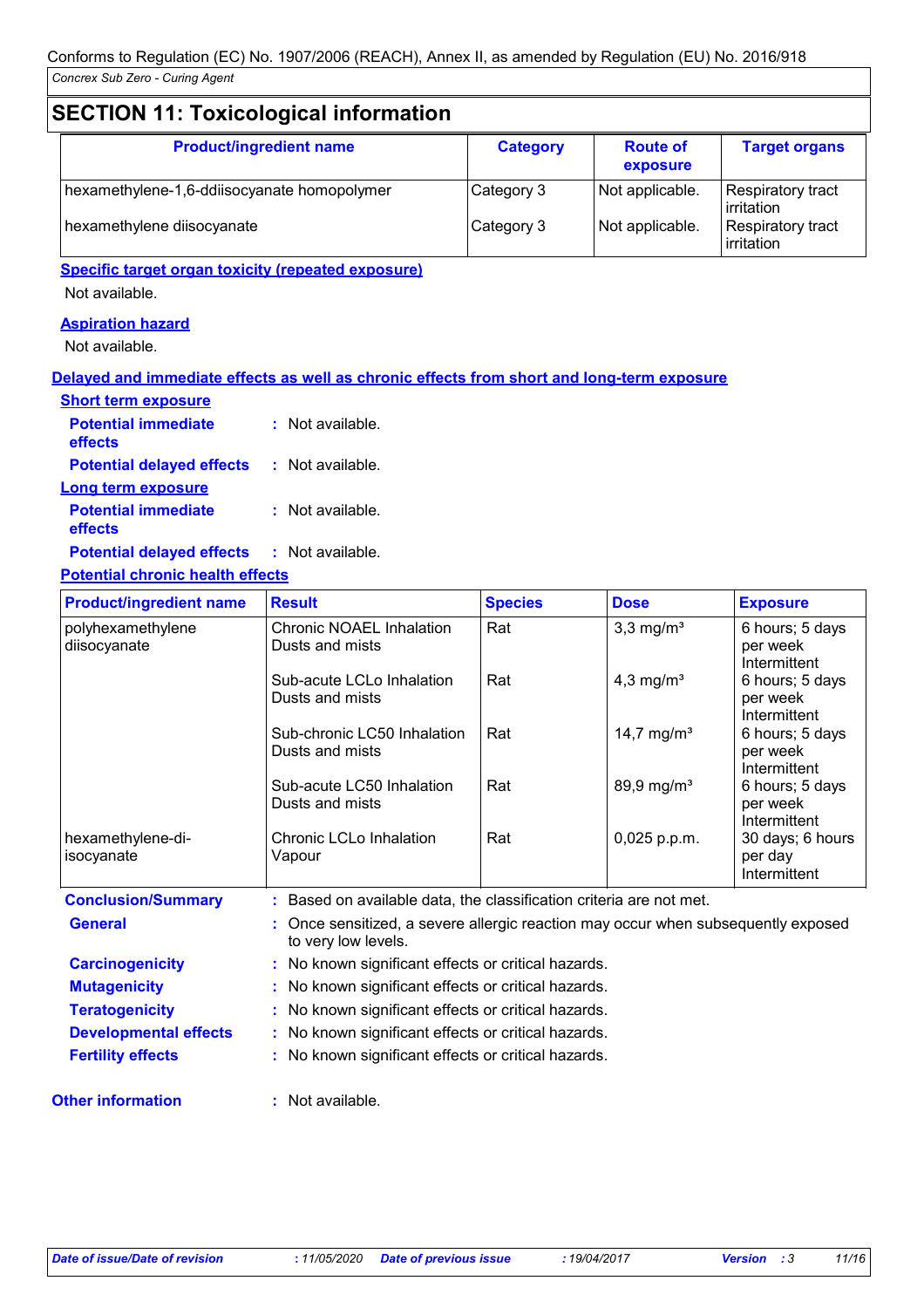# **SECTION 12: Ecological information**

#### **12.1 Toxicity**

There are no data available on the mixture itself. Do not allow to enter drains or watercourses.

The mixture has been assessed following the summation method of the CLP Regulation (EC) No 1272/2008 and is not classified as hazardous to the environment.

| <b>Product/ingredient name</b>    | <b>Result</b>          | <b>Species</b>                     | <b>Exposure</b> |
|-----------------------------------|------------------------|------------------------------------|-----------------|
| polyhexamethylene<br>diisocyanate | Acute EC50 >10000 mg/l | <b>Bacteria</b>                    | 3 hours         |
|                                   | Acute EC50 >100 mg/l   | Daphnia spec.                      | I48 hours       |
|                                   | Acute IC50 >1000 mg/l  | Algae - Scenedesmus<br>subspicatus | 72 hours        |
|                                   | Acute LC50 >100 mg/l   | Fish                               | 196 hours       |
| hexamethylene-di-<br>l isocvanate | Acute EC50 >77,4 mg/l  | Algae                              | 72 hours        |
|                                   | Acute EC50 842 mg/l    | <b>Bacteria</b>                    | 3 hours         |

**Conclusion/Summary :** Based on available data, the classification criteria are not met.

#### **12.2 Persistence and degradability**

| <b>Product/ingredient name</b>    | <b>Test</b>                                                               | <b>Result</b>               | <b>Dose</b> | <b>Inoculum</b> |
|-----------------------------------|---------------------------------------------------------------------------|-----------------------------|-------------|-----------------|
| polyhexamethylene<br>diisocyanate | OECD 301C                                                                 | 2 % - Not readily - 28 days |             |                 |
| hexamethylene-di-<br>isocyanate   | OECD 301F                                                                 | 42 % - 10 days              |             |                 |
|                                   | EU 301F Ready<br>Biodegradability -<br>Manometric<br>Respirometry<br>Test | 42 % - 28 days              |             |                 |

**Conclusion/Summary :** This product has not been tested for biodegradation. Based on available data, the classification criteria are not met.

| <b>Product/ingredient name</b>                                        | <b>Aquatic half-life</b>                | <b>Photolysis</b>             | Biodegradability           |
|-----------------------------------------------------------------------|-----------------------------------------|-------------------------------|----------------------------|
| polyhexamethylene<br>diisocyanate<br>hexamethylene-di-<br>lisocyanate | Fresh water $0,32$ days, $23^{\circ}$ C | $ 50\%; 0.49 \text{ day(s)} $ | Not readily<br>Not readily |

#### **12.3 Bioaccumulative potential**

| <b>Product/ingredient name</b>    | $\mathsf{LogP}_\mathsf{ow}$ | <b>BCF</b> | <b>Potential</b> |
|-----------------------------------|-----------------------------|------------|------------------|
| polyhexamethylene<br>diisocyanate | 8,38                        | 706        | high             |
| hexamethylene-di-<br>l isocvanate | 0.02                        | 57.63      | l low            |

#### **Mobility :** Not available. **12.4 Mobility in soil Soil/water partition coefficient (KOC) :** Not available.

#### **12.5 Results of PBT and vPvB assessment**

This mixture does not contain any substances that are assessed to be a PBT or a vPvB.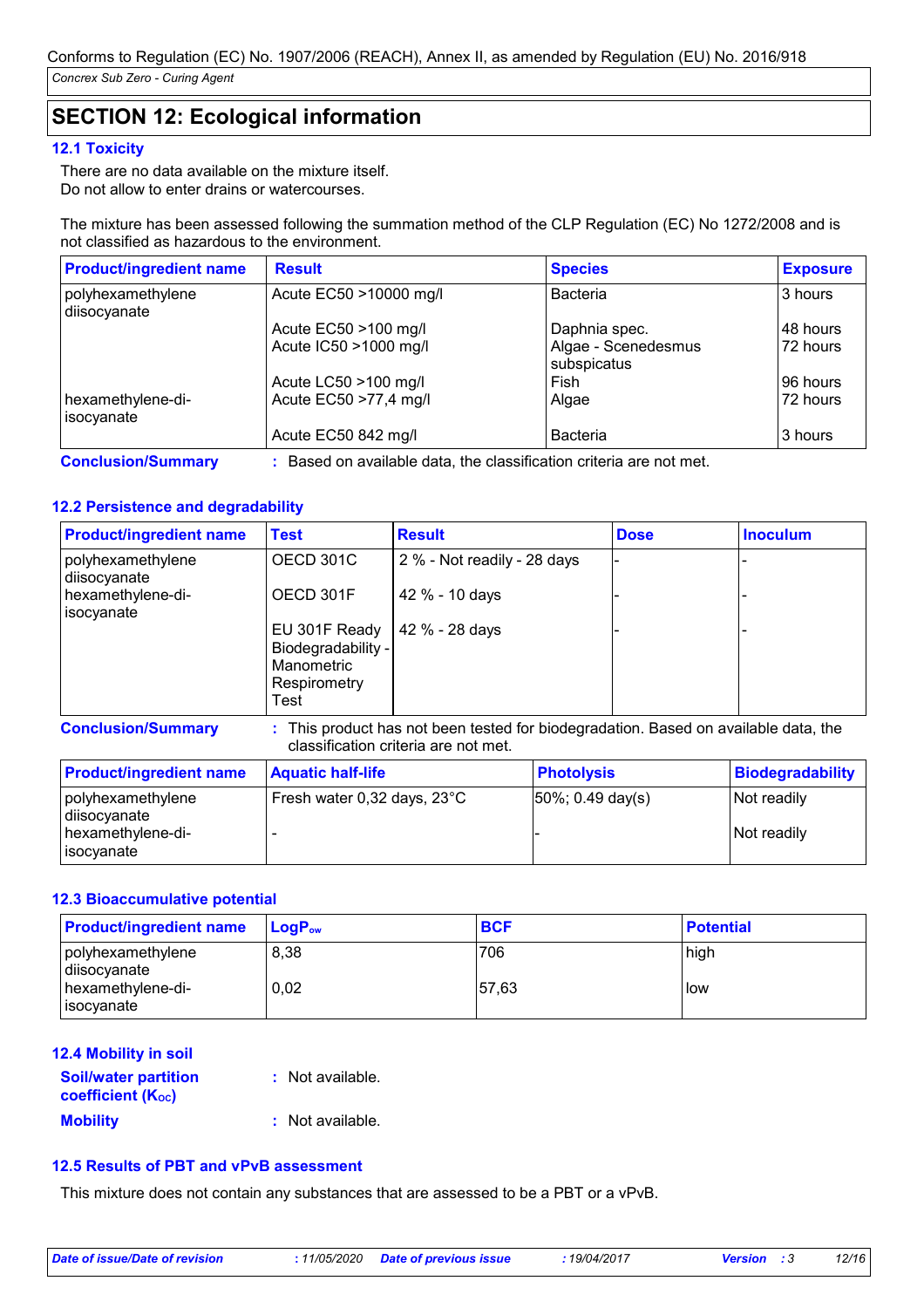# **SECTION 12: Ecological information**

**12.6 Other adverse effects :** No known significant effects or critical hazards.

# **SECTION 13: Disposal considerations**

The information in this section contains generic advice and guidance.

#### **13.1 Waste treatment methods**

| <b>Product</b>                 |                                                                                                                                                                                                                                                                                                                                                                                                                                                                                                                                                      |
|--------------------------------|------------------------------------------------------------------------------------------------------------------------------------------------------------------------------------------------------------------------------------------------------------------------------------------------------------------------------------------------------------------------------------------------------------------------------------------------------------------------------------------------------------------------------------------------------|
| <b>Methods of disposal</b>     | : The generation of waste should be avoided or minimised wherever possible.<br>Disposal of this product, solutions and any by-products should at all times comply<br>with the requirements of environmental protection and waste disposal legislation<br>and any regional local authority requirements. Dispose of surplus and non-<br>recyclable products via a licensed waste disposal contractor. Waste should not be<br>disposed of untreated to the sewer unless fully compliant with the requirements of<br>all authorities with jurisdiction. |
| <b>Hazardous waste</b>         | $:$ Yes.                                                                                                                                                                                                                                                                                                                                                                                                                                                                                                                                             |
| <b>Disposal considerations</b> | : Do not allow to enter drains or watercourses. Residues in empty containers should<br>be neutralised with a decontaminant (see section 6).<br>Dispose of according to all federal, state and local applicable regulations.<br>If this product is mixed with other wastes, the original waste product code may no<br>longer apply and the appropriate code should be assigned.<br>For further information, contact your local waste authority.                                                                                                       |

#### **European waste catalogue (EWC)**

The European Waste Catalogue classification of this product, when disposed of as waste, is:

| <b>Waste code</b>              | <b>Waste designation</b>                                                                                                                                                                                                                                                                                                                     |  |  |  |
|--------------------------------|----------------------------------------------------------------------------------------------------------------------------------------------------------------------------------------------------------------------------------------------------------------------------------------------------------------------------------------------|--|--|--|
| 10 13 11                       | wastes from cement-based composite materials other than those mentioned in 10 13 09<br>and 10 13 10                                                                                                                                                                                                                                          |  |  |  |
| <b>Packaging</b>               |                                                                                                                                                                                                                                                                                                                                              |  |  |  |
| <b>Methods of disposal</b>     | : The generation of waste should be avoided or minimised wherever possible. Waste<br>packaging should be recycled. Incineration or landfill should only be considered<br>when recycling is not feasible.                                                                                                                                     |  |  |  |
| <b>Disposal considerations</b> | : Using information provided in this safety data sheet, advice should be obtained from<br>the relevant waste authority on the classification of empty containers.<br>Empty containers must be scrapped or reconditioned.<br>Dispose of containers contaminated by the product in accordance with local or<br>national legal provisions.      |  |  |  |
| <b>Special precautions</b>     | : This material and its container must be disposed of in a safe way. Care should be<br>taken when handling emptied containers that have not been cleaned or rinsed out.<br>Empty containers or liners may retain some product residues. Avoid dispersal of<br>spilt material and runoff and contact with soil, waterways, drains and sewers. |  |  |  |

# **SECTION 14: Transport information**

|                                           | <b>ADR/RID</b>           | <b>ADN</b>                    | <b>IMDG</b>    | <b>IATA</b>                   |
|-------------------------------------------|--------------------------|-------------------------------|----------------|-------------------------------|
| 14.1 UN number                            | Not regulated.           | Not regulated.                | Not regulated. | Not regulated.                |
| 14.2 UN proper<br>shipping name           | $\overline{\phantom{0}}$ |                               |                |                               |
| <b>14.3 Transport</b><br>hazard class(es) |                          |                               |                |                               |
| 14.4 Packing<br>group                     |                          |                               |                |                               |
| <b>Date of issue/Date of revision</b>     | :11/05/2020              | <b>Date of previous issue</b> | : 19/04/2017   | 13/16<br><b>Version</b><br>:3 |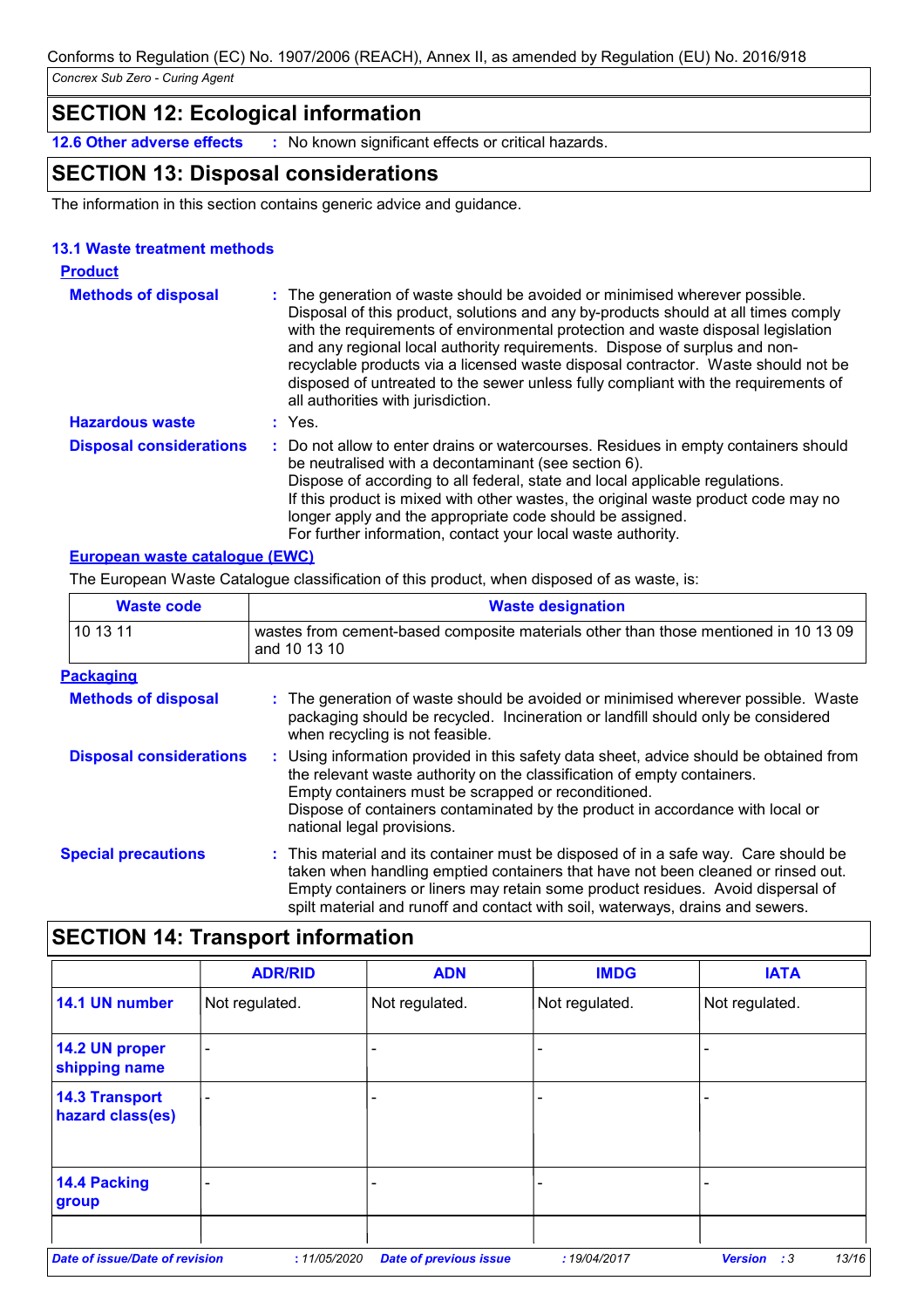|                                  | <b>SECTION 14: Transport information</b> |     |     |     |
|----------------------------------|------------------------------------------|-----|-----|-----|
| 14.5<br>Environmental<br>hazards | No.                                      | No. | No. | No. |
| <b>Additional</b><br>information |                                          |     |     |     |

**14.6 Special precautions for : Transport within user's premises: always transport in closed containers that are user** upright and secure. Ensure that persons transporting the product know what to do in the event of an accident or spillage.

# **SECTION 15: Regulatory information**

|                                                                                                                                                                                       | 15.1 Safety, health and environmental regulations/legislation specific for the substance or mixture                                                                                                                                                                                                 |
|---------------------------------------------------------------------------------------------------------------------------------------------------------------------------------------|-----------------------------------------------------------------------------------------------------------------------------------------------------------------------------------------------------------------------------------------------------------------------------------------------------|
| EU Regulation (EC) No. 1907/2006 (REACH)                                                                                                                                              |                                                                                                                                                                                                                                                                                                     |
| <b>Annex XIV - List of substances subject to authorisation</b>                                                                                                                        |                                                                                                                                                                                                                                                                                                     |
| <b>Annex XIV</b>                                                                                                                                                                      |                                                                                                                                                                                                                                                                                                     |
| None of the components are listed.                                                                                                                                                    |                                                                                                                                                                                                                                                                                                     |
| <b>Substances of very high concern</b>                                                                                                                                                |                                                                                                                                                                                                                                                                                                     |
| None of the components are listed.                                                                                                                                                    |                                                                                                                                                                                                                                                                                                     |
| <b>Annex XVII - Restrictions :</b> For professional use only.<br>on the manufacture,<br>placing on the market<br>and use of certain<br>dangerous substances,<br>mixtures and articles |                                                                                                                                                                                                                                                                                                     |
| <b>Other EU regulations</b>                                                                                                                                                           |                                                                                                                                                                                                                                                                                                     |
| <b>VOC for Ready-for-Use</b><br><b>Mixture</b>                                                                                                                                        | : $2004/42/EC - IIA/j$ : $500g/l$ (2010). <= 30g/l VOC.                                                                                                                                                                                                                                             |
| <b>Europe inventory</b>                                                                                                                                                               | : All components are listed or exempted.                                                                                                                                                                                                                                                            |
| Ozone depleting substances (1005/2009/EU)                                                                                                                                             |                                                                                                                                                                                                                                                                                                     |
| Not listed.                                                                                                                                                                           |                                                                                                                                                                                                                                                                                                     |
| Prior Informed Consent (PIC) (649/2012/EU)                                                                                                                                            |                                                                                                                                                                                                                                                                                                     |
| Not listed.                                                                                                                                                                           |                                                                                                                                                                                                                                                                                                     |
| <b>Seveso Directive</b>                                                                                                                                                               |                                                                                                                                                                                                                                                                                                     |
| This product is not controlled under the Seveso Directive.                                                                                                                            |                                                                                                                                                                                                                                                                                                     |
| <b>National regulations</b>                                                                                                                                                           |                                                                                                                                                                                                                                                                                                     |
| <b>Industrial use</b>                                                                                                                                                                 | : The information contained in this safety data sheet does not constitute the user's<br>own assessment of workplace risks, as required by other health and safety<br>legislation. The provisions of the national health and safety at work regulations apply<br>to the use of this product at work. |
| <b>References</b>                                                                                                                                                                     | : EH40/2005 Workplace exposure limits<br>Conforms to Regulation (EC) No. 1907/2006 (REACH), Annex II, as amended by<br>Regulation (EU) No. 2016/918                                                                                                                                                 |
| <b>International requlations</b>                                                                                                                                                      |                                                                                                                                                                                                                                                                                                     |
| Not listed.                                                                                                                                                                           | <b>Chemical Weapon Convention List Schedules I, II &amp; III Chemicals</b>                                                                                                                                                                                                                          |
| <b>Montreal Protocol</b><br>Not listed.                                                                                                                                               |                                                                                                                                                                                                                                                                                                     |
| <b>Stockholm Convention on Persistent Organic Pollutants</b><br>Not listed.                                                                                                           |                                                                                                                                                                                                                                                                                                     |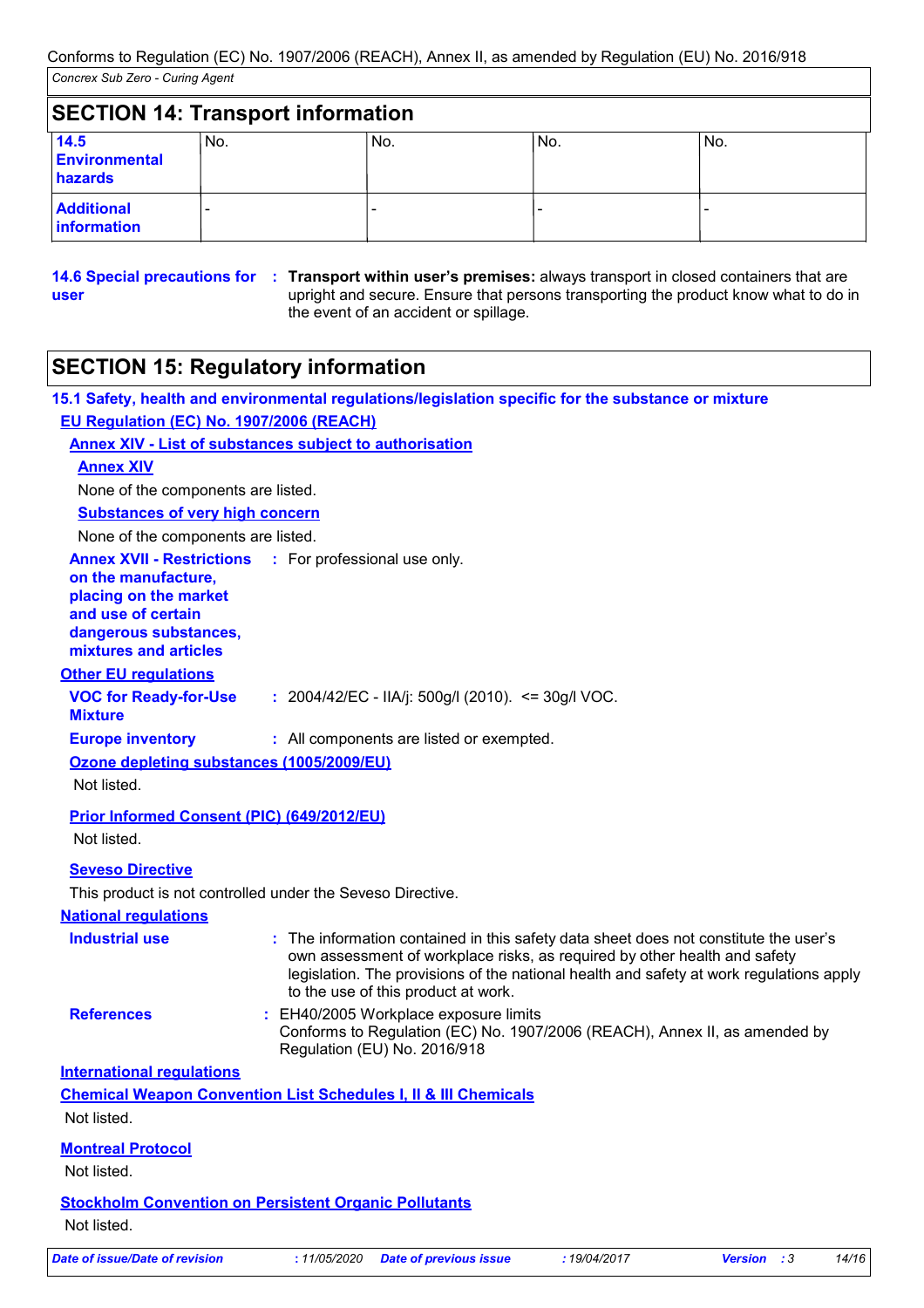# **SECTION 15: Regulatory information**

**Rotterdam Convention on Prior Informed Consent (PIC)** Not listed.

#### **UNECE Aarhus Protocol on POPs and Heavy Metals**

Not listed.

**CN code :** 3214 10 10

#### **International lists**

| National inventory                             |                                                                                    |
|------------------------------------------------|------------------------------------------------------------------------------------|
| <b>Australia</b>                               | : All components are listed or exempted.                                           |
| <b>Canada</b>                                  | : All components are listed or exempted.                                           |
| <b>China</b>                                   | All components are listed or exempted.                                             |
| <b>Japan</b>                                   | Japan inventory (ENCS): Not determined.<br>Japan inventory (ISHL): Not determined. |
| <b>Malaysia</b>                                | : Not determined                                                                   |
| <b>New Zealand</b>                             | All components are listed or exempted.                                             |
| <b>Philippines</b><br><b>Republic of Korea</b> | All components are listed or exempted.<br>All components are listed or exempted.   |
| <b>Taiwan</b>                                  | All components are listed or exempted.                                             |
| <b>Turkey</b>                                  | All components are listed or exempted.                                             |
| <b>United States</b>                           | : Not determined.                                                                  |
| <b>Thailand</b>                                | : Not determined.                                                                  |
| <b>Viet Nam</b>                                | : Not determined.                                                                  |
|                                                |                                                                                    |

**15.2 Chemical safety** 

**:** No Chemical Safety Assessment has been carried out.

#### **assessment**

# **SECTION 16: Other information**

|                                      | Indicates information that has changed from previously issued version.                                                                                                                                                                                                                                                                                                                                                                               |
|--------------------------------------|------------------------------------------------------------------------------------------------------------------------------------------------------------------------------------------------------------------------------------------------------------------------------------------------------------------------------------------------------------------------------------------------------------------------------------------------------|
| <b>Abbreviations and</b><br>acronyms | $\therefore$ ATE = Acute Toxicity Estimate<br>CLP = Classification, Labelling and Packaging Regulation [Regulation (EC) No.<br>1272/2008]<br>DMEL = Derived Minimal Effect Level<br>DNEL = Derived No Effect Level<br>EUH statement = CLP-specific Hazard statement<br>PBT = Persistent, Bioaccumulative and Toxic<br>PNEC = Predicted No Effect Concentration<br>RRN = REACH Registration Number<br>vPvB = Very Persistent and Very Bioaccumulative |
|                                      | Not available.                                                                                                                                                                                                                                                                                                                                                                                                                                       |

#### **Procedure used to derive the classification according to Regulation (EC) No. 1272/2008 [CLP/GHS]**

| <b>Classification</b>  | <b>Justification</b>  |
|------------------------|-----------------------|
| Acute Tox. 4, H332     | On basis of test data |
| Skin Sens. 1, H317     | Expert judgment       |
| <b>STOT SE 3, H335</b> | Expert judgment       |

**Full text of H-phrases referred to in sections 2 and 3**